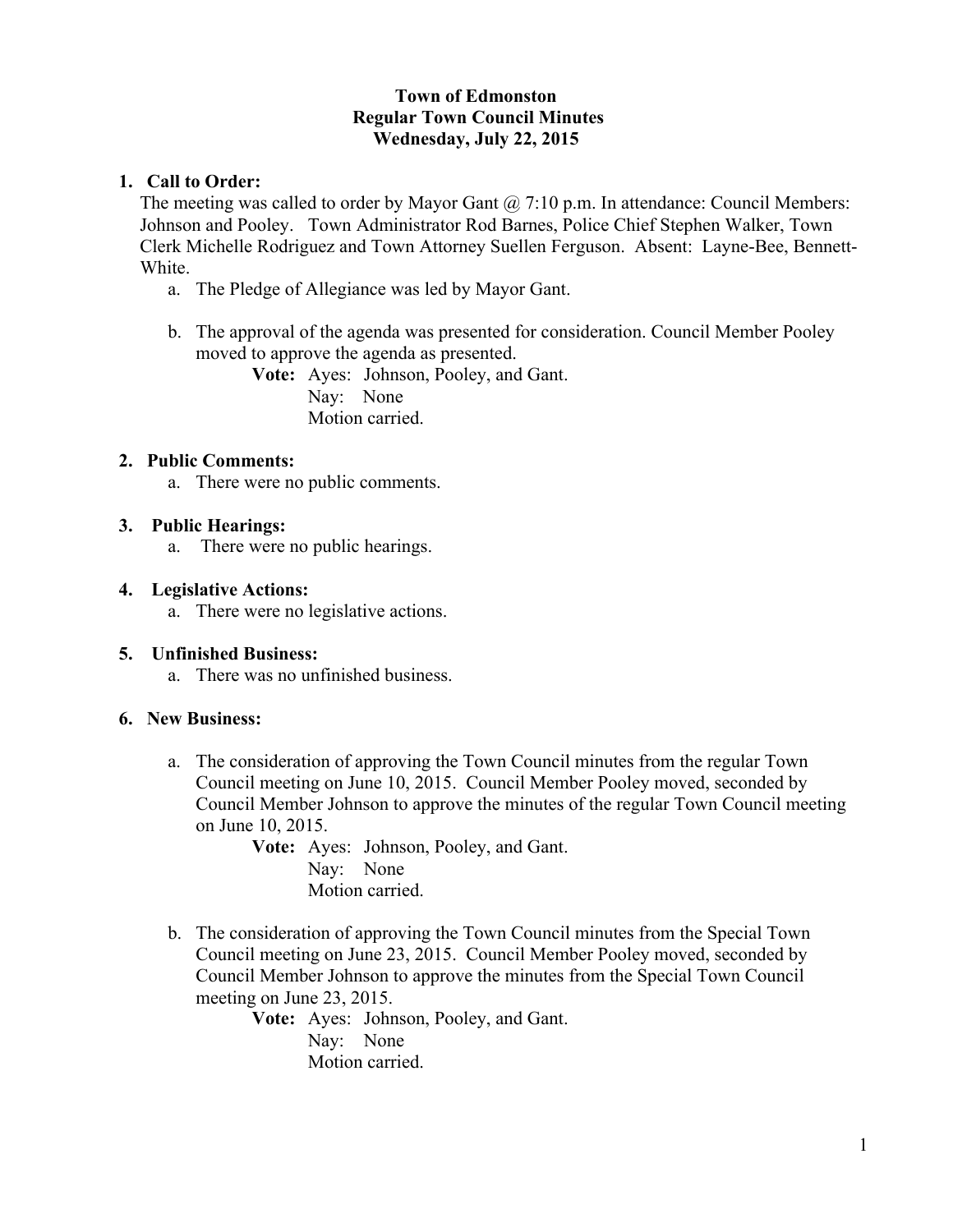c. The report of holding a closed session of the Town Council on Tuesday, June 23, 2015 for the purpose of discussing personnel matters related to non-elected officials and to consult with the Town Attorney on legal advice was presented for approval. Council Member Pooley moved, seconded by Council Member Johnson to approve the Town Council report of the closed session held on June 23, 2015 and directed it be included with the minutes of the regular Town Council meeting of July 22, 2015.

> **Vote:** Ayes: Johnson, Pooley, and Gant. Nay: None Motion carried.

d. The June check register and the June revenue/expenditure report was presented for acceptance. Council Member Pooley moved, seconded by Council Member Johnson to accept the June check register and the June revenue/expenditure report.

**Vote:** Ayes: Johnson, Pooley, Gant Nay: None Motion carried.

- e. Police Chief Stephen Walker distributed the Police and Code Enforcement report for June. He also provided the Mayor and Council information on the August 4<sup>th</sup> Night Out Against Crime event.
- f. The consideration of Resolution 2015-R-03 establishing guidelines for the Town of Edmonston's merit pay system was presented for consideration Council Member Pooley moved, seconded by Council Member Johnson to approve Resolution 2015-R-03.

**Vote:** Ayes: Johnson, Pooley, Gant Nay: None Motion carried.

g. The consideration of approval to set the bid date of August 28 at 11:00 a.m. to receive bids for the annual grounds maintenance contract. Council Member Pooley moved, seconded by Council Member Johnson to set the bid date for the annual grounds maintenance contract for August 28 at 11:00 a.m.

**Vote:** Ayes: Johnson, Pooley, Gant Nay: None Motion Carried.

h. The consideration of approval of the use agreement with Maryland Capital National Park and Planning for the establishment of a community garden at  $5010\,47<sup>th</sup>$  Avenue. Council Member Pooley moved, seconded by Council Member Johnson to approve the use agreement for the Community Garden in the substantial form provided to the Council Members subject to final review and approval by the Town Attorney, Suellen Ferguson.

**Vote:** Ayes: Johnson, Pooley, Gant

Nay: None Motion carried.